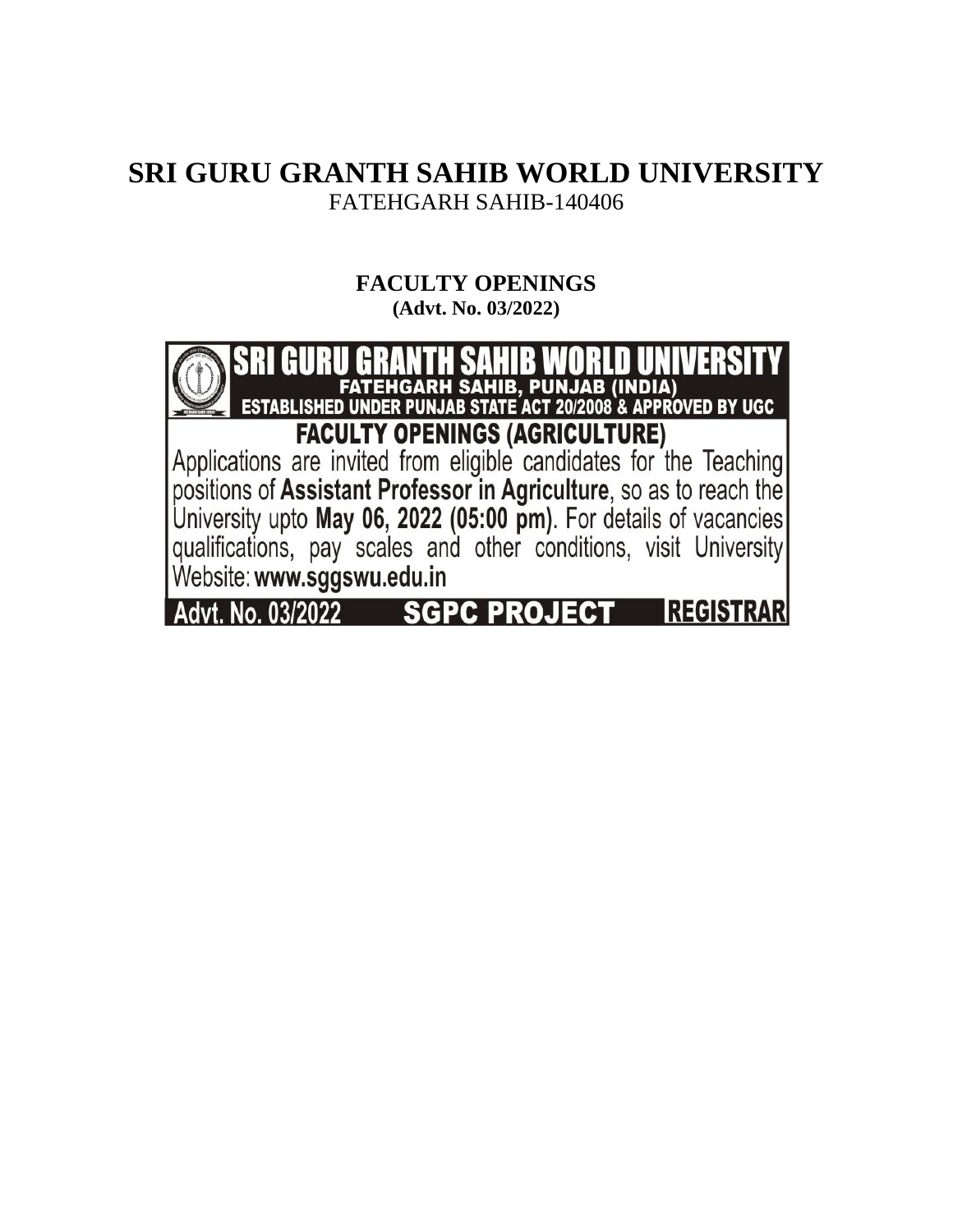## **A) Department of Agriculture**

| Sr. No. | Specialization                  | <b>Assistant Professor</b> |             |
|---------|---------------------------------|----------------------------|-------------|
|         |                                 | <b>Regular</b>             | Contractual |
| 1.      | Horticulture (Fruit<br>Science) | 01                         | $-$         |
| 2.      | Plant Breeding and<br>Genetics  | 01                         | $-$         |
| 3.      | Crop Physiology                 | 01                         | $-$         |
| 4.      | Agronomy                        | $-$                        | 01          |
| 5.      | Agroforestry                    | $-$                        | 01          |
| 6.      | Agriculture<br>Extension        | $-$                        | 01          |
| 7.      | Agrometereology                 | $-$                        | 01          |
| 8.      | Agriculture<br>Engineering      | $-$                        | 01          |

Note: Qualifications and experience as per UGC/ICAR Norms.

#### **B) GENERAL CONDITIONS:**

- The number of vacancies shown above is provisional and may vary. The nature of vacancies may change at the time of selection/recruitment. Further, the University reserves the right not to fill any post(s).
- The candidates for the posts of Assistant Professor must have cleared NET, where-ever applicable or should have been awarded Ph.D. degree in accordance with UGC (Minimum Standards and Procedure for Award of M.Phil./Ph.D. Degree) Regulations, 2009.
- The Selection Criteria for the faculty positions will be as per latest UGC guidelines with regard to Qualification, Experience and API score etc.
- Any application without required certificates/testimonials is liable to be rejected.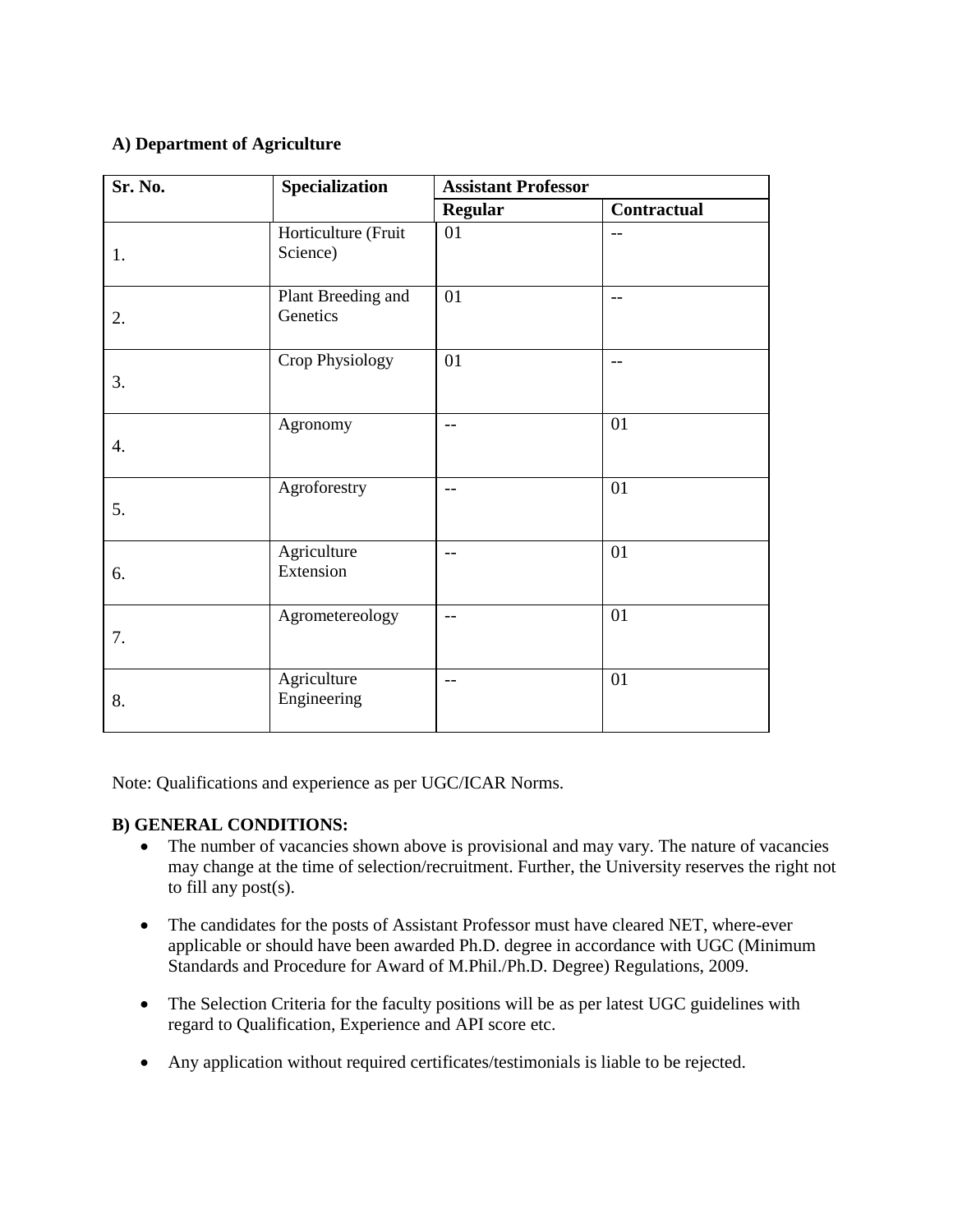- All Degree Certificates should be from recognized Universities. Further, attach conversion criteria of CGPA to percentage (%) from the University/Institution/ Board, failing which the University will apply its own conversion criteria.
- The applicant will be responsible for the authenticity of submitted information, other documents and photograph etc. Furnishing of any false information and/or suppression/concealment of facts shall lead to rejection/cancellation of selection/ recruitment.
- Mere fulfilment of the required qualifications and experience etc., does not entitle a candidate to be called for interview/selection.
- The University reserves the right to restrict the number of candidates for interview to a reasonable limit, on the basis of qualifications and experience, higher than those prescribed in this advertisement, and as per merit decided by scrutiny committee.
- Preference will be given to candidates having experience of teaching post graduate classes.
- The University will not be responsible for any postal delay in submission of applications.
- The appointments to contractual posts will be up to June 30, 2022 which may be renewed on satisfactory performance.
- The application must be accompanied by a demand draft of Rs. 500/- drawn in favour of Registrar, Sri Guru Granth Sahib World University, Fatehgarh Sahib, payable at Fatehgarh Sahib.
- The candidates should bring all relevant original certificates and testimonials at the time of interview (Original and one set attested copy).
- Incomplete applications/applications without necessary enclosures/ applications without application fee will be summarily rejected.
- No correspondence, whatsoever will be entertained from the candidates regarding postal delays, conduct and result of interview and reasons for not being called for interview or selection.
- Canvassing in any form will lead to disqualification of that candidate for the post.
- The decision of the Competent Authority will be final in the matter of selection.
- Any dispute regarding recruitment will fall under the jurisdiction of District Fatehgarh Sahib.
- No T.A./D.A. will be paid for attending the interview.
- The candidates already in service should send their applications through proper channel.
- The candidates are advised to browse the University Website: **www.sggswu.edu.in** regularly, for updation.
- For all categories of regular teaching posts, candidate should have passed Punjabi of Matriculation or higher standard. The selected candidate(s) who have not passed requisite